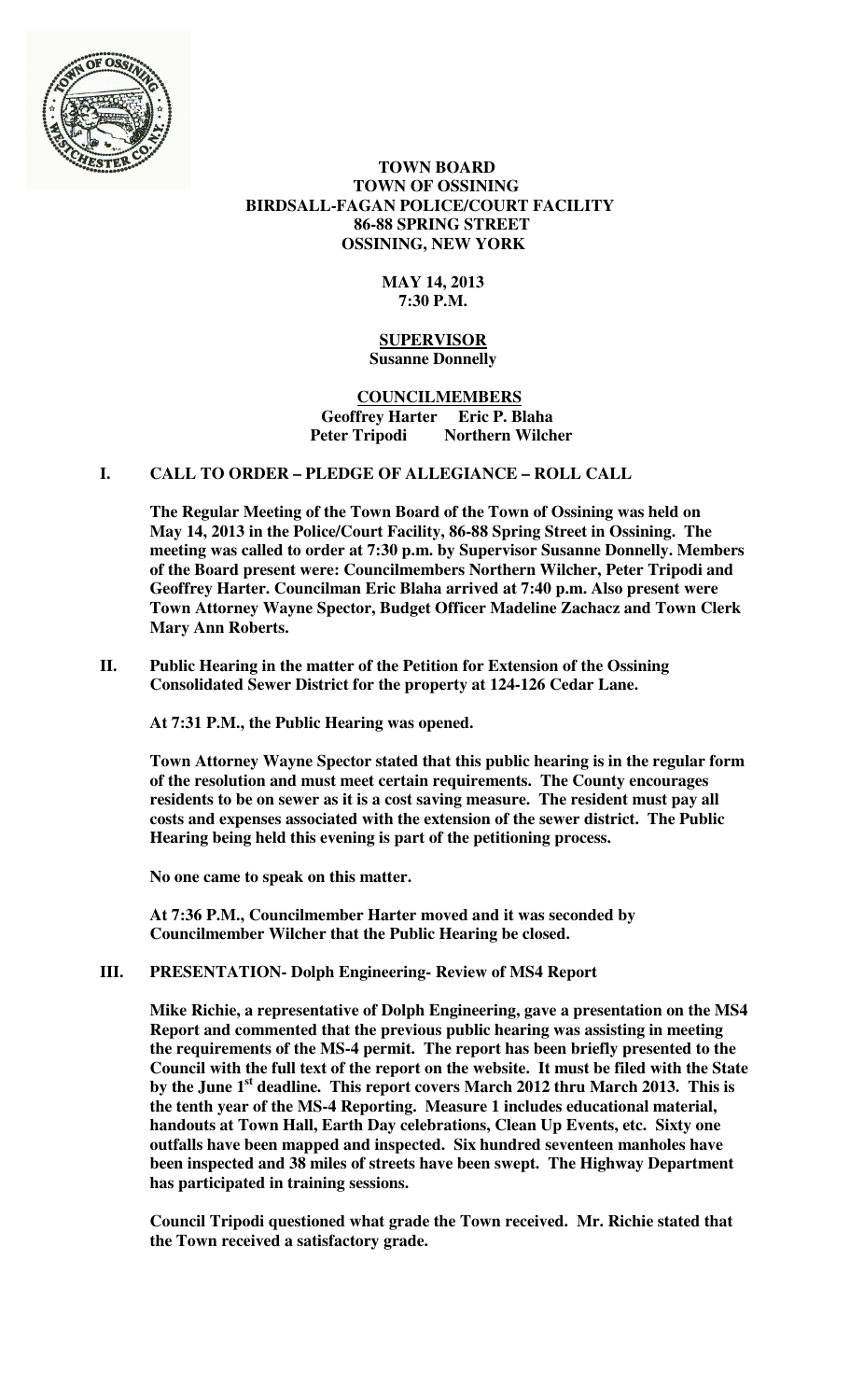#### **IV. ANNOUNCEMENTS**

**Supervisor Donnelly announced that the May 21st Work Session has been moved to May 23rd at 16 Croton Avenue.** 

**Town Assessor Fernando Gonzalez announced that the Grievance period is on June 1 st when the values are established. The deadline for new exceptions is June 1st. If you have any questions, call 762-8274 to set up an appointment to review your assessment or for answers to any other questions. The Assessor's Office has an open door policy and will answer any and all questions. Grievance Day is set for Tuesday, June 18th. There are assessment companies that will apply for the grievance to save you money. They will take 60% of the savings and this is a process you can complete on your own. Please be sure to vote on the School Budget for the Village and Town of Ossining at the Ossining High School on May 21st from 7 a.m. to 9 p.m. and the Village of Briarcliff Manor at the Todd School also on May 21st from 6 a.m.to 9 p.m. The Re-evaluation Consortium of which the Town of Ossining is a part of has a schedule in place to go out for an RFP on companies to perform the task of re-evaluations.** 

**Councilman Blaha questioned whether setting up a contract for the re-evaluation was just for the Town of Ossining or for the whole consortium? Mr. Gonzalez stated that it would be better if it was for the total 116,000 parcels as we would get a better rate. The plan is for a full interior inspection.** 

**Councilman Tripodi stated that the Mamaroneck re-evaluation was not done to some people's satisfaction. The residents were not happy with the real issues.** 

**Supervisor Donnelly announced that at the May 28, 2012 Town Hall Meeting Assemblywoman Sandra Galef and State Senator David Carlucci will be present. Some of the items to be discussed will be the intersection of Route 9A and 134; 9A to Croton (Shady Lane Farm Road) where there have been two serious truck accidents. This is your meeting so please ask any questions that concern you. The Village Fair will take place on Saturday, June 8 th, June 15th will be the Portuguese Fair; Graduations and Proms will also take place. The Harbor Fest which is part of the Bicentennial events will take place on September 21.** 

**Councilman Tripodi announced that on May 19th the Commissioning Day Ceremony will take place at the Ossining Boat and Canoe Club; May 27th from 11 a.m.to 2 p.m. the Memorial Day Parade will begin at 9:30 a.m. at Campwoods Road and Ramapo Road with the parade ending at Nelson Park. The Town Board will than go to Briarcliff to march in their parade which begins at noon. The naming of Dale Cemetery as a Historic Cemetery will be marked by the placing of a plaque on May 27th between 2 and 2:30 p.m.** 

**Councilman Blaha reminded the Community to go on the Walking Tour of the Bicentennial Sculpture Exhibit. It is a wonderful event and you should bring your family.** 

#### **V. PUBLIC COMMENT ON AGENDA ITEMS**

#### **VI. BOARD RESOLUTIONS**

#### **A. Approval of Minutes-Regular Meeting**

**Councilmember Harter moved and it was seconded by Councilmember Tripodi that the following be approved:** 

**Resolved, that the Town Board of the Town of Ossining hereby approves the April 23, 2013, Minutes of the Regular Meeting as presented.** 

 **Motion Carried: Unanimously**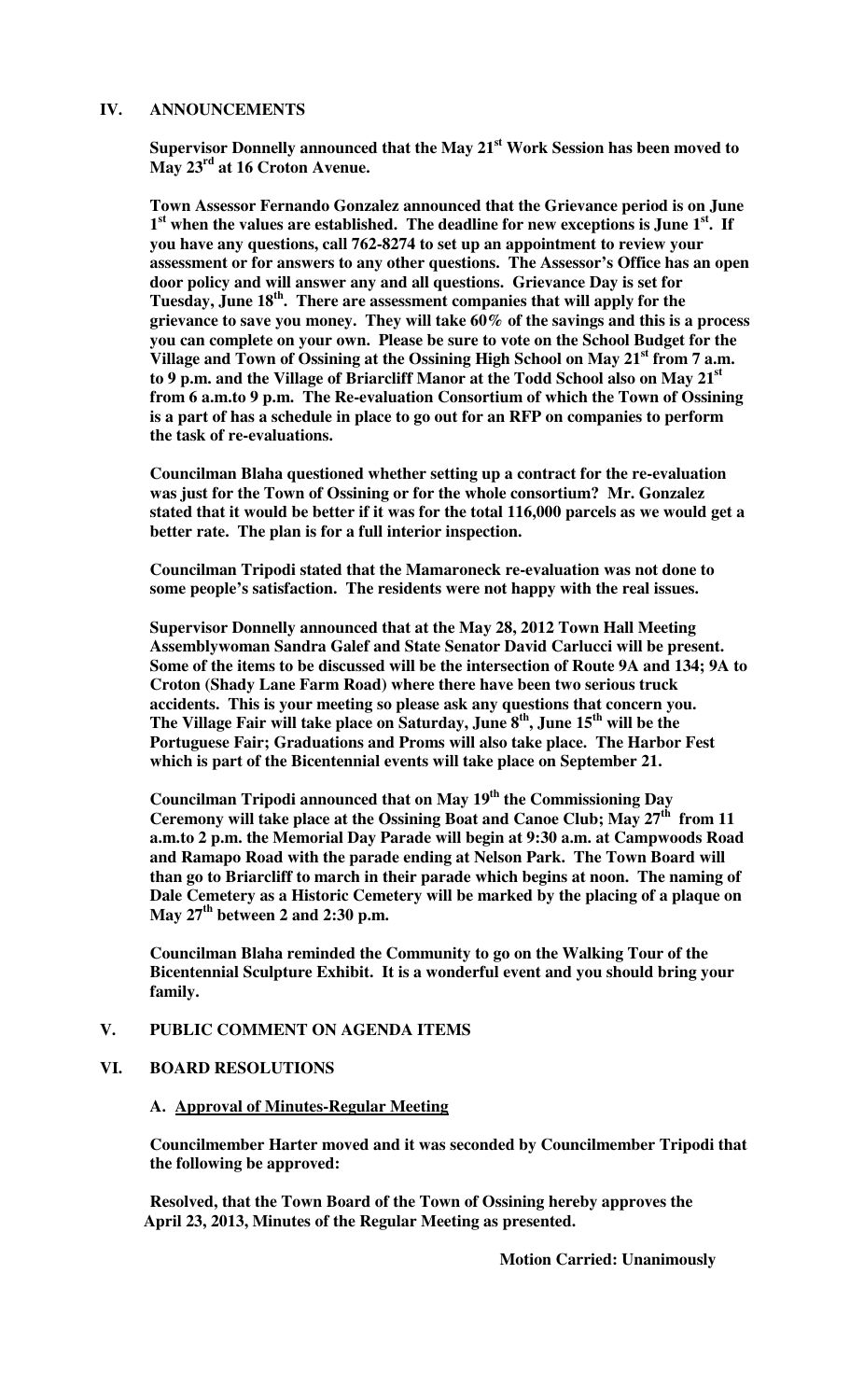#### **B. Approval of Minutes-Special Meeting**

**Councilmember Blaha moved and it was seconded by Councilmember Wilcher that the following be approved:** 

**Resolved, that the Town Board of the Town of Ossining hereby approves the May 7, 2013, Minutes of the Special Meeting as presented.** 

> **Vote: 4-1-0 Ayes: Wilcher, Tripodi, Blaha & Donnelly Abstain: Harter**

#### **C. Approval of Voucher Detail Report**

**Councilmember Harter moved and it was seconded by Councilmember Wilcher that the following be approved:** 

**Resolved, that the Town Board of the Town of Ossining hereby approves the Voucher Detail Report dated May 13, 2013 in the amount of \$335,748.60.** 

#### **Motion Carried: Unanimously**

#### **D. TAX CERTIORARI**

 **Mahopac National Bank vs. Town Of Ossining**

**Councilmember Blaha moved and it was seconded by Councilmember Wilcher that the following be approved:** 

**WHEREAS, proceedings pursuant to Article 7 of the Real Property Tax Law of the State of New York were instituted by Mahopac National Bank against the Town of Ossining, to review the tax assessments made on Petitioner's property located at 27A Main Street, Town of Ossining, and designated on the tax assessment map of the Town of Ossining as Section 97.07/1/6 for assessment year 2012, which proceedings are now pending in the Supreme Court of the State of New York, County of Westchester, under Index No.66921/12; and** 

**WHEREAS, the above Petitioner has agreed to a compromise and settlement of such proceeding, subject to the approval of the Town Board, correcting and reducing the assessed valuation of its real property and improvements, as follows:** 

| Ass't       | Assessed Valuation |            | Amount of |
|-------------|--------------------|------------|-----------|
| <u>Year</u> | Reduced From       | Reduced To | Reduction |
| 2012        | 49,400             | 27,450     | 21,950    |

**WHEREAS, any and all refunds necessitated by said settlement will be made without interest; and WHEREAS, the Town Board, upon the recommendation of the Assessor, concurred by the Town Attorney, finds the proposed settlement appropriate and in the best interest of the Town of Ossining; now therefore it is** 

**RESOLVED, that settlement of the proceedings, on the terms set forth herein, is hereby accepted and approved, subject to the approval of the Supreme Court, Westchester County, wherein such proceedings are pending; and it is further** 

**RESOLVED, that the Town Attorney is hereby authorized and directed to procure and execute any documents necessary to effectuate such settlement; and it is further**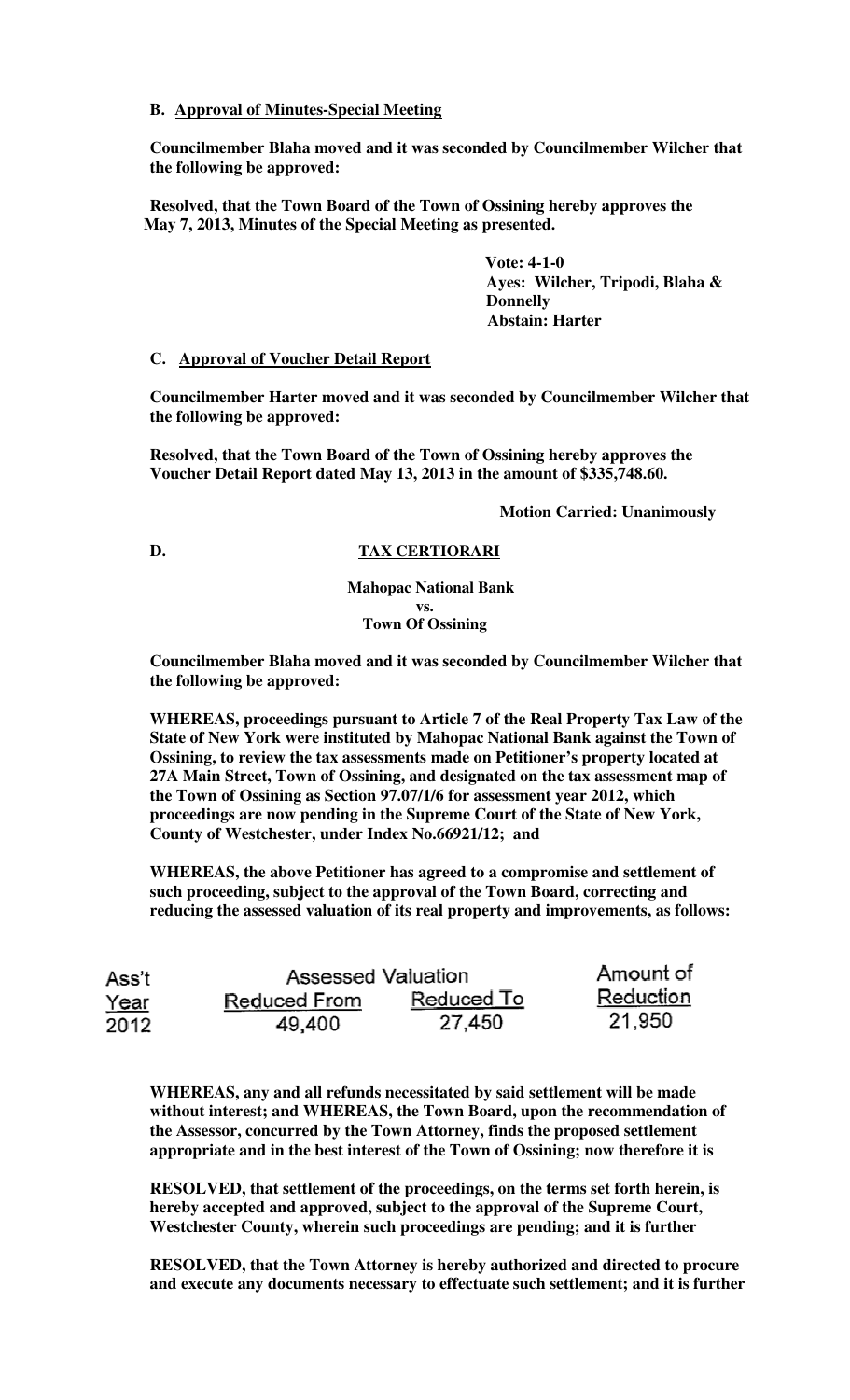**RESOLVED, subject to the approval of the Supreme Court, Westchester County, that the Assessor is authorized and directed to make the changes and corrections to the individual unit assessment on the tax assessment roll of the Town of Ossining, which will be ordered pursuant to the Consent Judgment to be entered in accordance with the terms of this settlement, and the Receiver of Taxes is authorized and directed to process and pay the refund of Town of Ossining taxes estimated to be \$ 252.82, which will be ordered pursuant to said Consent Judgment. Motion Carried: Unanimously** 

#### **E. TAX CERTIORARI**

#### **Jefferson House Associates, LLC, vs. Town Of Ossining**

**Councilmember Harter moved and it was seconded by Councilmember Blaha that the following be approved:** 

**WHEREAS, proceedings pursuant to Article 7 of the Real Property Tax Law of the State of New York were instituted by Jefferson House Associates against the Town of Ossining, to review the tax assessments made on Petitioner's property located at 81 Charter Circle, Town of Ossining, and designated on the tax assessment map of the Town of Ossining as Section: 97.15,Block 3, Lot 33; and Petitioner's property located at 151 South Highland Avenue, Town of Ossining, and designated on the tax assessment map of the Town of Ossining as Section : 97.11, Block 4, Lot 33; and Petitioner's property located at 55, 61 and 71 Charter Circle, Town of Ossining, and designated on the tax assessment map of the Town of Ossining as Section 97.15, Block 3, Lot 32, for Assessment Years 2009 through 2012, which proceedings are now pending in the Supreme Court of the State of New York, County of Westchester, under Index Nos. 22107/2009; 24024/2010; 14817/2011 and 65738/ 2012; and** 

**WHEREAS, the above Petitioner has agreed to a compromise and settlement of such proceeding, subject to the approval of the Town Board, correcting and reducing the assessed valuation of its real property and improvements, as follows:**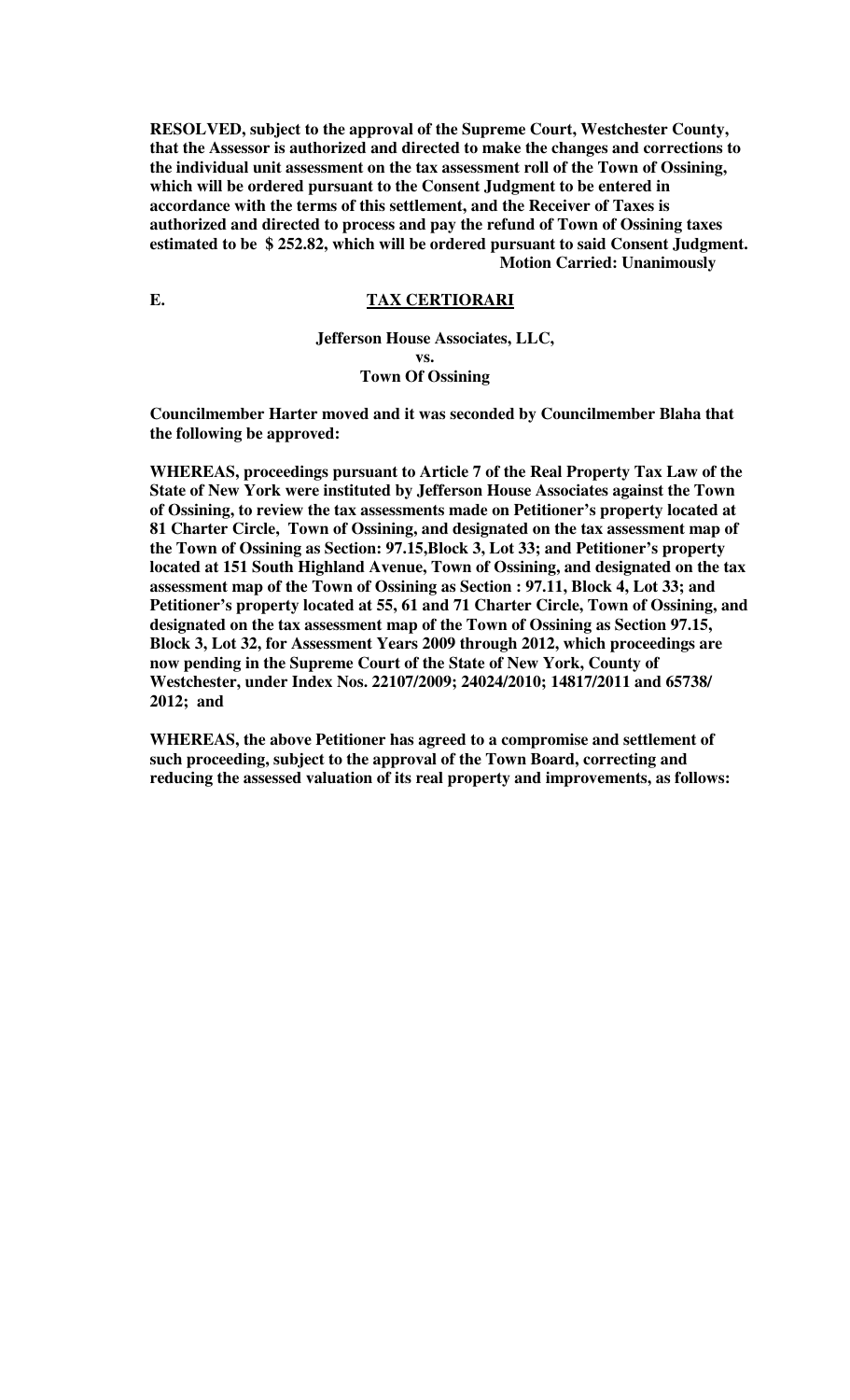| Assessment Roll 2009 |             |              |                     |
|----------------------|-------------|--------------|---------------------|
| Tax Map              | Original    | Settlement   | Reduction in        |
|                      | Assessment  | Assessment   | Assessment          |
| 97.15-3-33           | \$458,440   | \$366,700    | \$91,740            |
| 97.11-4-33           | \$277,970   | \$222,400    | \$55,570            |
| 97.15-3-32           | \$463,590   | \$370,900    | \$92,690            |
| TOTALS               | \$1,200,000 | \$960,000    | \$240,000           |
| Assessment Roll 2010 |             |              |                     |
| Tax Map              | Original    | Settlement   | Reduction in        |
|                      | Assessment  | Assessment   | Assessment          |
| 97.15-3-33           | \$458,440   | \$389,600    | \$68,840            |
| 97.11-4-33           | \$277,970   | \$236,300    | \$41,670            |
| 97.15-3-32           | \$463,590   | \$394,100    | \$69,490            |
| TOTALS               | \$1,200,000 | \$1,020,000  | \$180,000           |
| Assessment Roll 2011 |             |              |                     |
| Tax Map              | Original    | Settlement   | Reduction in        |
|                      | Assessment  | Assessment   | Assessment          |
| 97.15-3-33           | \$458,440   | \$403,400    | \$55,040            |
| 97.11-4-33           | \$277,970   | \$244,600    | \$33,370            |
| 97.15-3-32           | \$463,590   | \$408,000    | \$55,590            |
| TOTALS               | \$1,200,000 | \$1,056,000! | \$144,000           |
| Assessment Roll 2012 |             |              |                     |
| Tax Map              | Original    | Settlement   | <b>Reduction in</b> |
|                      | Assessment  | Assessment   | Assessment          |
| 97.15-3-33           | \$458,440   | \$412,600    | \$45,840            |
| 97.11-4-33           | \$277,970   | \$250,200    | \$27,770            |
| 97.15-3-32           | \$463,590   | \$417,200    | \$46,390            |
| TOTALS               | \$1,200,000 | \$1,080,000  | \$120,000           |

**WHEREAS, any and all refunds necessitated by said settlement will be made without interest; and WHEREAS, the Town Board, upon the recommendation of the Assessor, concurred by the Town Attorney, finds the proposed settlement appropriate and in the best interest of the Town of Ossining; now therefore it is** 

**RESOLVED, that settlement of the proceedings, on the terms set forth herein, is hereby accepted and approved, subject to the approval of the Supreme Court, Westchester County, wherein such proceedings are pending; and it is further** 

**RESOLVED, that the Town Attorney is hereby authorized and directed to procure and execute any documents necessary to effectuate such settlement; and it is further** 

**RESOLVED, subject to the approval of the Supreme Court, Westchester County, that the Assessor is authorized and directed to make the changes and corrections to the individual unit assessment on the tax assessment roll of the Town of Ossining, which will be ordered pursuant to the Consent Judgment to be entered in accordance with the terms of this settlement, and the Receiver of Taxes is**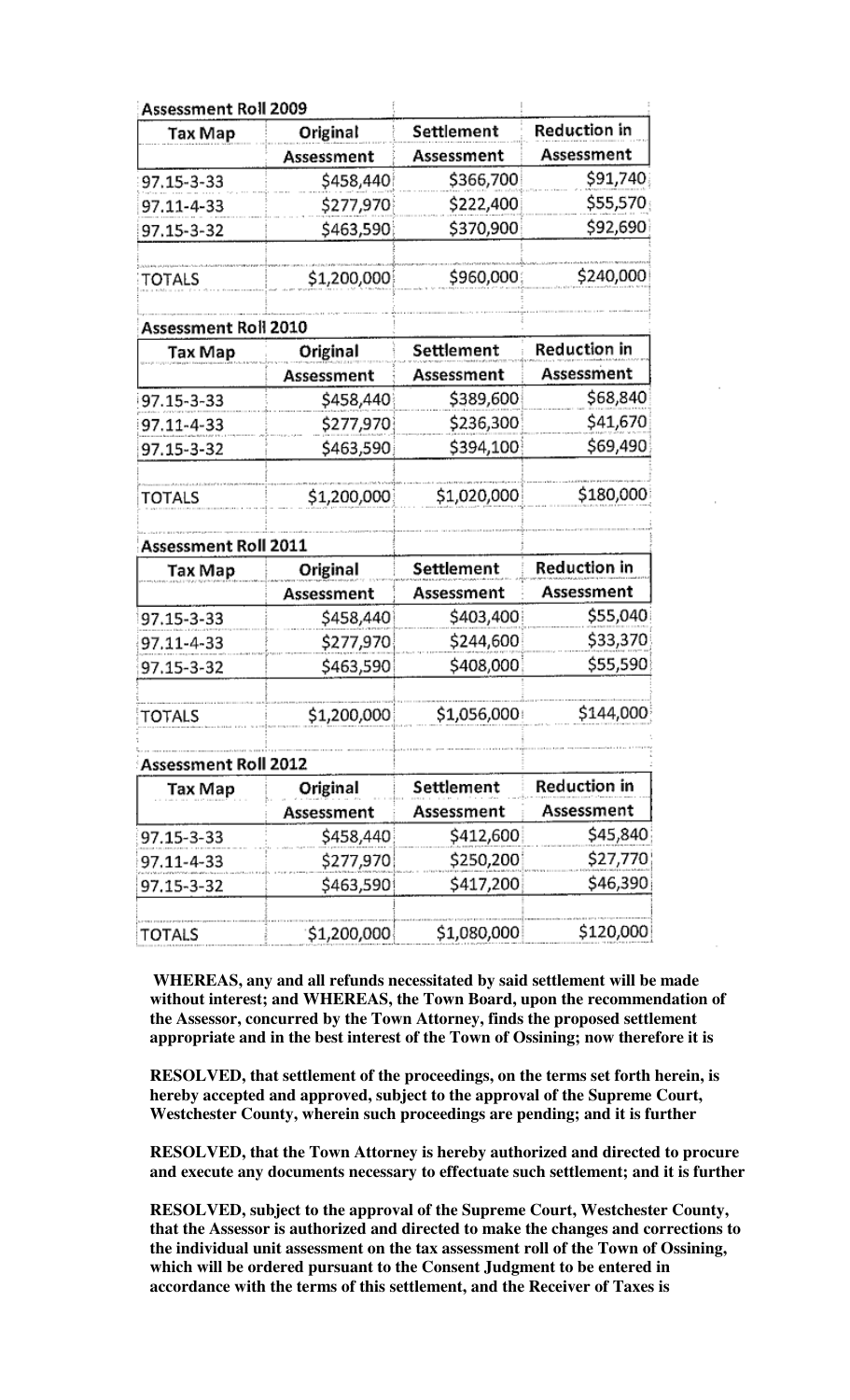**authorized and directed to process and pay the refund of Town of Ossining taxes estimated to be \$ 9,698.62, which will be ordered pursuant to said Consent Judgment.** 

#### **Motion Carried: Unanimously**

# **F. TAX CERTIORARI**

**Stony Lodge Hospital, vs. Town Of Ossining**

**Councilmember Wilcher moved and it was seconded by Councilmember Tripodi that the following be approved:** 

**WHEREAS, proceedings pursuant to Article 7 of the Real Property Tax Law of the State of New York were instituted by Stony Lodge Hospital against the Town of Ossining, to review the tax assessments made on Petitioner's property located at 40 Croton Dam Road, Croton Dam Road and Narragansett Avenue, Town of Ossining, and designated on the tax assessment map of the Town of Ossining as Section 89.08, Block 1, Lot 83, and Section 89.12, Block 2, Lot 13, and Section 90.05, Block 1, Lot 27 for Assessment Years 2007 through 2012, which proceedings are now pending in the Supreme Court of the State of New York, County of Westchester, under Index Nos. 20655/07; 22512/08; 22044-09; 24419-10; 14588-11; and 66869-12; and** 

**WHEREAS, the above Petitioner has agreed to a compromise and settlement of such proceeding, subject to the approval of the Town Board, correcting and reducing the assessed valuation of its real property and improvements, as follows:**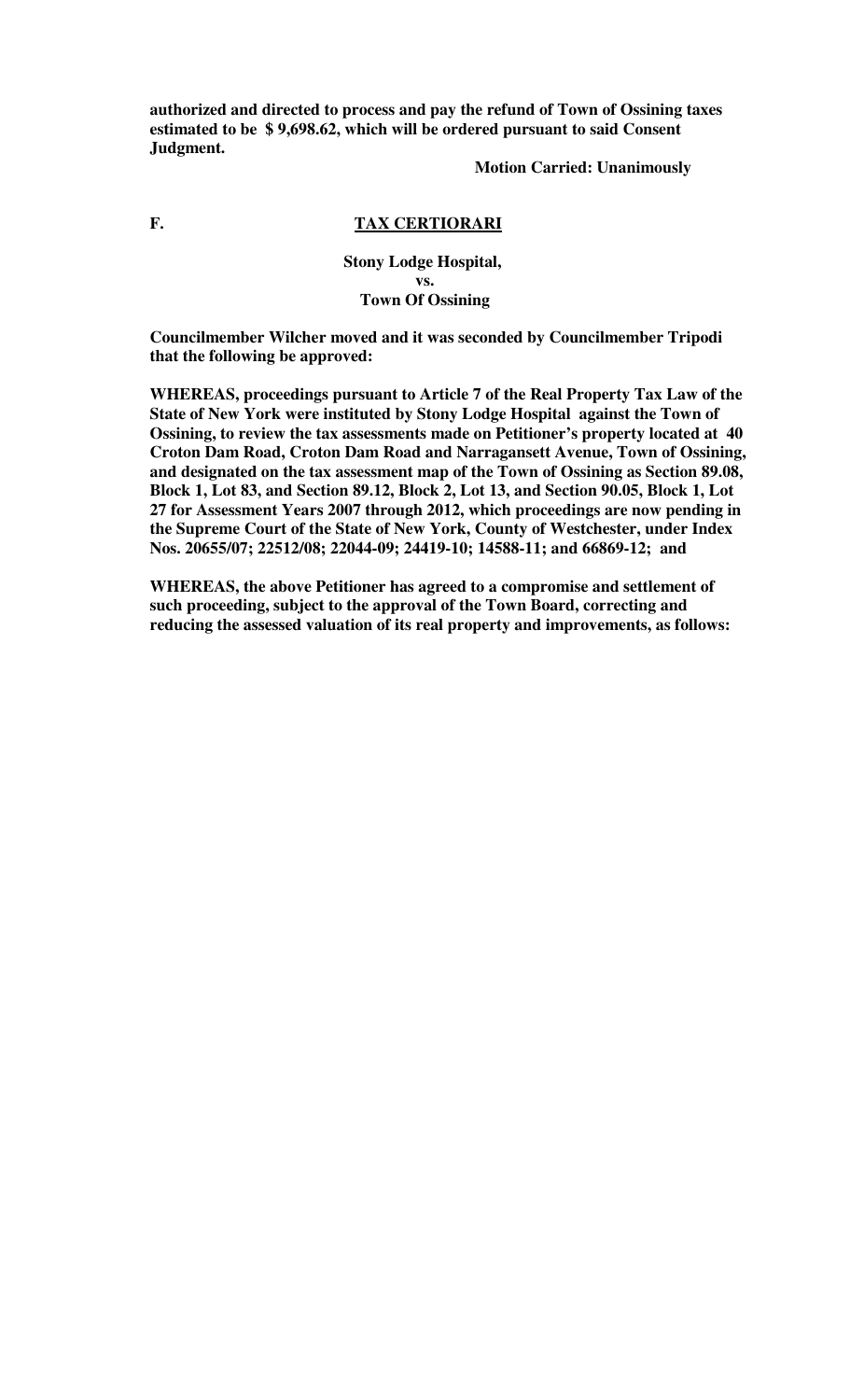# Parcel 89.08-1-83:

## ASSESSED VALUATION

| <b>Assessment Year</b> | <b>Reduced From</b> | Reduced To | <b>Amount of Reduction</b> |
|------------------------|---------------------|------------|----------------------------|
| 2007                   | \$372,300           | \$215,934  | \$156,366                  |
| 2008                   | \$372,300           | \$204,765  | \$167,535                  |
| 2009                   | \$372,300           | \$197,319  | \$174,981                  |
| 2010                   | \$372,300           | \$204,765  | \$167,535                  |
| 2011                   | \$372,300           | \$197,319  | \$174,981                  |
| 2012                   | \$372,300           | \$215,934  | \$156,366                  |

## Parcel 89.12-2-13:

## ASSESSED VALUATION

| <b>Assessment Year</b> | Reduced From | Reduced To            | <b>Amount of Reduction</b> |
|------------------------|--------------|-----------------------|----------------------------|
| 2007                   | \$1,862      | \$1,080               | \$782<br>$\epsilon$        |
| 2008                   | \$1,862      | \$1,024               | \$838                      |
| 2009                   | \$1,862      | \$987                 | \$875                      |
| 2010                   | \$1,862      | <b>COL</b><br>\$1,024 | \$838                      |

 $\bar{2}$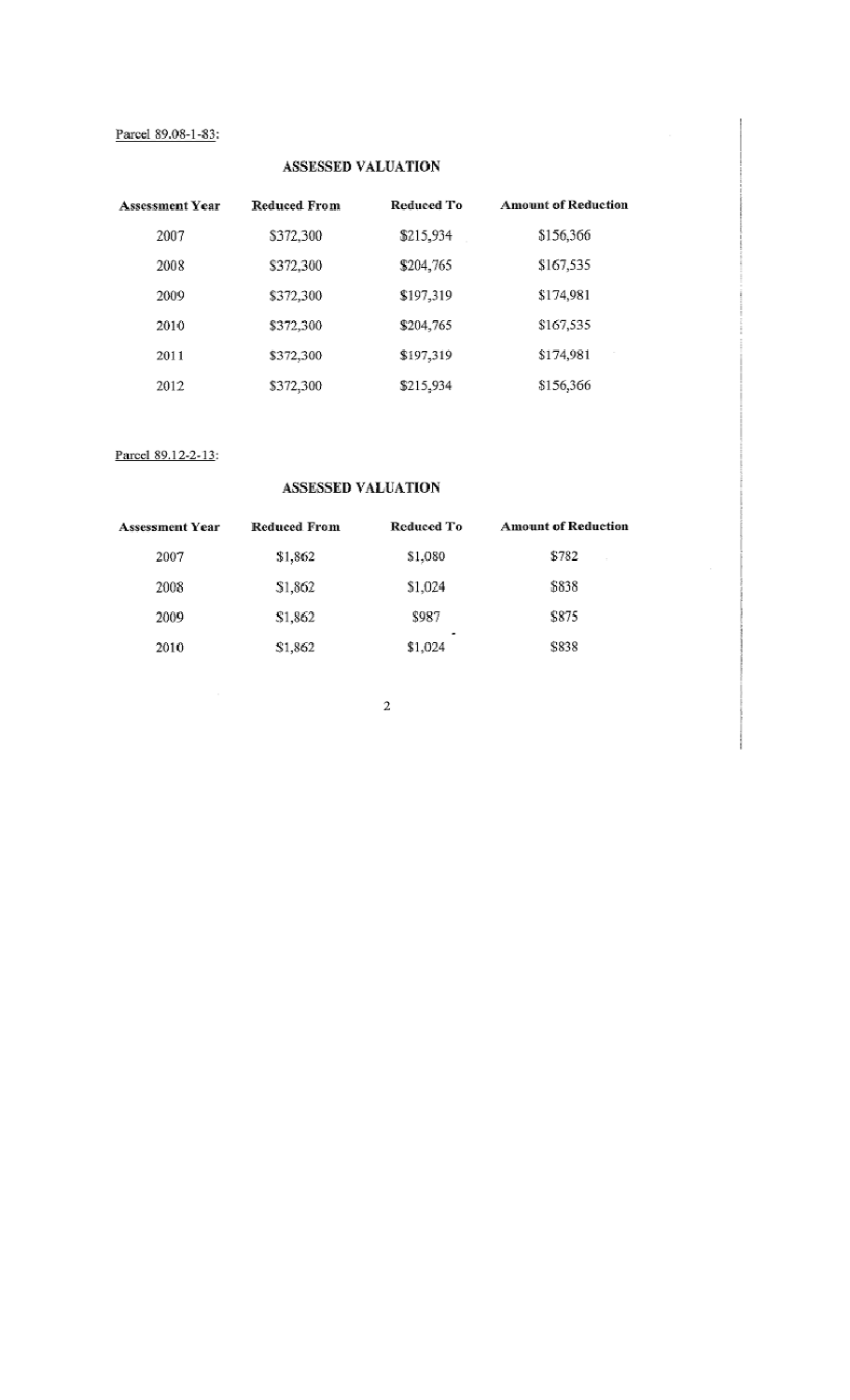| 2011 | \$1,862 | \$987   | \$875 |
|------|---------|---------|-------|
| 2012 | \$1,862 | \$1,080 | \$782 |

Parcel 90.05-1-27:

# ASSESSED VALUATION

| Assessment Year | <b>Reduced From</b> | Reduced To | <b>Amount of Reduction</b> |
|-----------------|---------------------|------------|----------------------------|
| 2007            | \$2,753             | \$1,597    | \$1,1.56                   |
| 2008            | \$2,753             | \$1,514    | \$1,239                    |
| 2009            | \$2,753             | \$1,459    | \$1,294                    |
| 2010            | \$2,753             | \$1,514    | \$1,239                    |
| 2011            | \$2,753             | \$1,459    | \$1,294                    |
| 2012            | \$2,753             | \$1,597    | \$1,156                    |

and so reduced and confirmed, it is further

ORDERED, that the assessments made against petitioner's above referenced properties

be fixed for the assessment years as follows:

Parcel 89.08-1-83:

| <b>Assessment Year</b> | Assessment |
|------------------------|------------|
| 2013                   | \$180,752  |

Parcel 89.12-2-13:

| Assessment Year | Assessment |
|-----------------|------------|
| 2013.           | 3904       |

 $\overline{3}$ 

Parcel 90.05-1-27:

# **Assessment Year**

# **Assessment**

2013

\$1,337

WHEREAS, any and all refunds necessitated by said settlement will be made without interest; and WHEREAS, the Town Board, upon the recommendation of the Assessor, concurred by the Town Attorney, finds the proposed settlement appropriate and in the best interest of the Town of Ossining; now therefore it is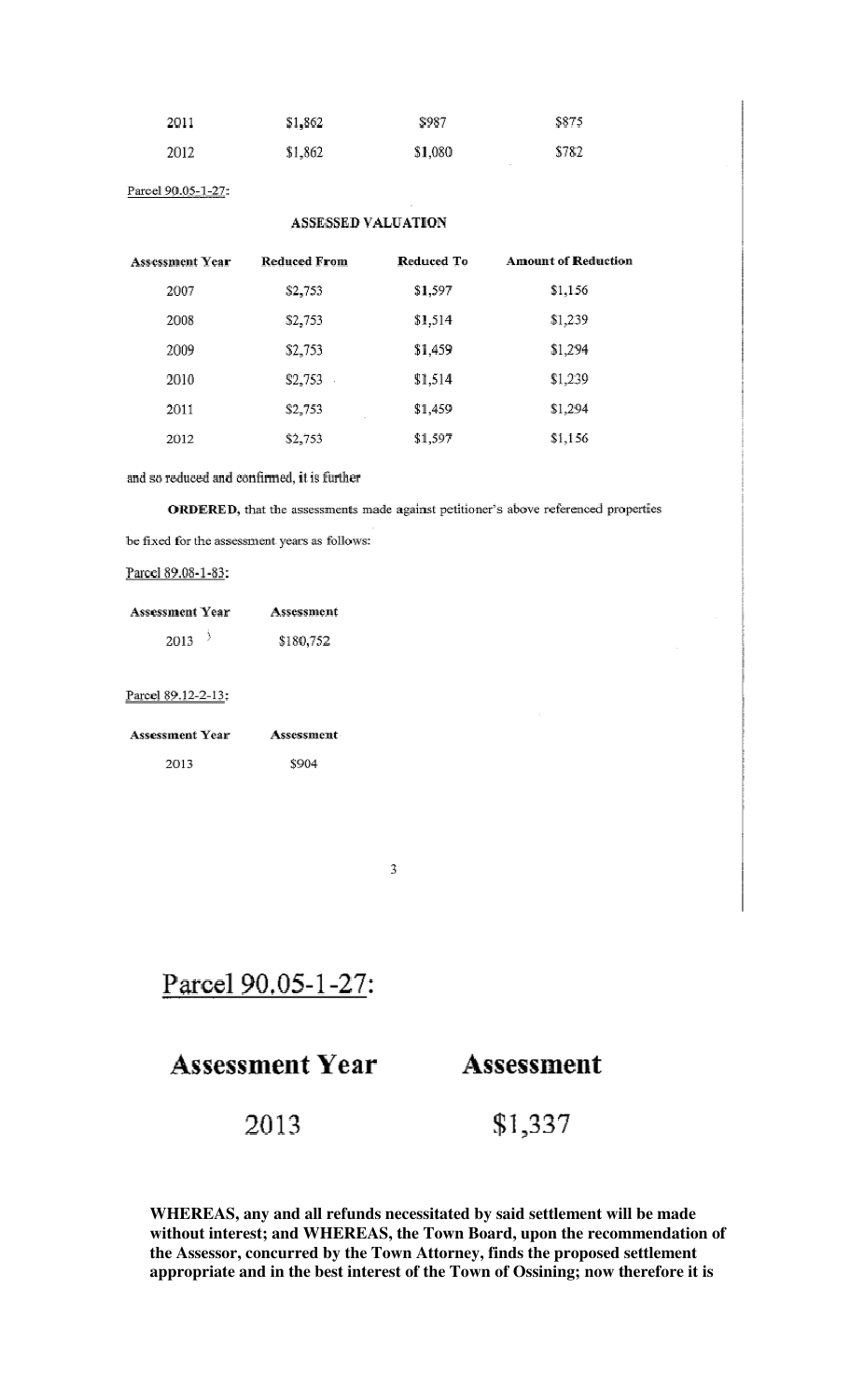**RESOLVED, that settlement of the proceedings, on the terms set forth herein, is hereby accepted and approved, subject to the approval of the Supreme Court, Westchester County, wherein such proceedings are pending; and it is further** 

**RESOLVED, that the Town Attorney is hereby authorized and directed to procure and execute any documents necessary to effectuate such settlement; and it is further** 

**RESOLVED, subject to the approval of the Supreme Court, Westchester County, that the Assessor is authorized and directed to make the changes and corrections to the individual unit assessment on the tax assessment roll of the Town of Ossining, which will be ordered pursuant to the Consent Judgment to be entered in accordance with the terms of this settlement, and the Receiver of Taxes is authorized and directed to process and pay the refund of Town of Ossining taxes estimated to be \$148,840.66 , which will be ordered pursuant to said Consent Judgment.** 

 **Motion Carried: Unanimously** 

# **G. TAX CERTIORARI**

**JPMorgan Chase, vs. Town Of Ossining**

**Councilmember Wilcher moved and it was seconded by Councilmember Harter that the following be approved:** 

**WHEREAS, proceedings pursuant to Article 7 of the Real Property Tax Law of the State of New York were instituted by JPMorgan Chase against the Town of Ossining, to review the tax assessments made on Petitioner's property located at 21 Spring Street, Town of Ossining, and designated on the tax assessment map of the Town of Ossining as Section 89.19,Block 4, Lot 89, for Assessment Years 2007 through 2012, which proceedings are now pending in the Supreme Court of the State of New York, County of Westchester, under Index Nos. 018906/07; 021379/08; 021867/09; 023557/10; 014389/11; and 065459/12; and** 

**WHEREAS, the above Petitioner has agreed to a compromise and settlement of such proceeding, subject to the approval of the Town Board, correcting and reducing the assessed valuation of its real property and improvements, as follows:** 

| Assmt.<br>Year | Property<br>$\omega_{\rm{max}}$<br>Description | Original<br>Assessed<br>Value | Amount of<br>Reduction | Final<br>Assessed<br>Value |
|----------------|------------------------------------------------|-------------------------------|------------------------|----------------------------|
| 2007           | 89.19/4/89                                     | \$90,000                      | \$18,000               | \$72,000                   |
| 2008           | 89.19/4/89                                     | \$90,000                      | \$18,000               | \$72,000                   |
| 2009           | 89.19/4/89                                     | \$90,000                      | \$18,000               | \$72,000                   |
| 2010           | 89.19/4/89                                     | \$90,000                      | \$18,000               | \$72,000                   |
| 2011           | 89.19/4/89                                     | \$90,000                      | \$18,000               | \$72,000                   |
| 2012           | 89,19/4/89                                     | \$90,000                      | \$18,000               | \$72,000                   |

**WHEREAS, any and all refunds necessitated by said settlement will be made without interest; and WHEREAS, the Town Board, upon the recommendation of the Assessor, concurred by the Town Attorney, finds the proposed settlement appropriate and in the best interest of the Town of Ossining; now therefore it is** 

**RESOLVED, that settlement of the proceedings, on the terms set forth herein, is hereby accepted and approved, subject to the approval of the Supreme Court, Westchester County, wherein such proceedings are pending; and it is further**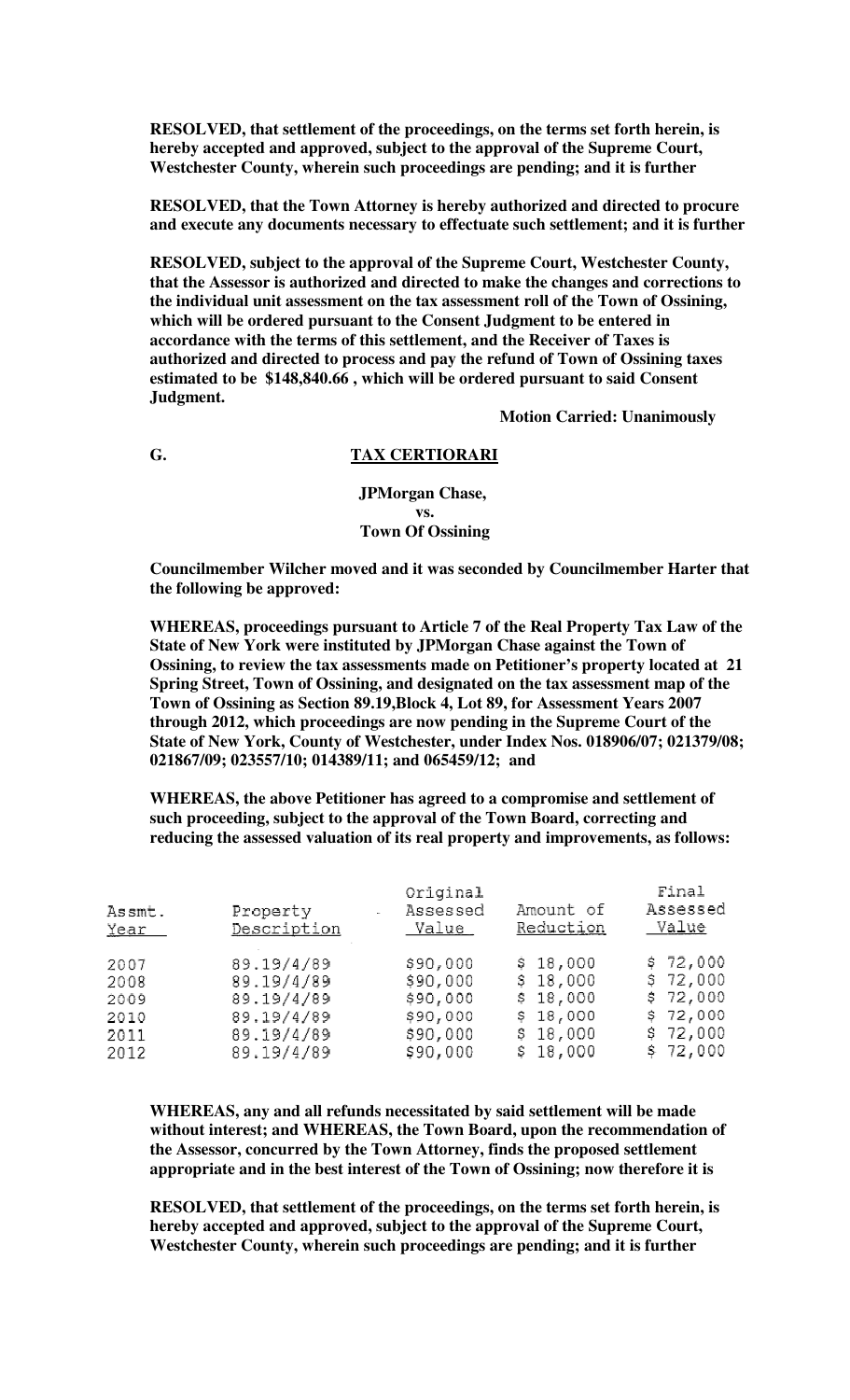**RESOLVED, that the Town Attorney is hereby authorized and directed to procure and execute any documents necessary to effectuate such settlement; and it is further** 

**RESOLVED, subject to the approval of the Supreme Court, Westchester County, that the Assessor is authorized and directed to make the changes and corrections to the individual unit assessment on the tax assessment roll of the Town of Ossining, which will be ordered pursuant to the Consent Judgment to be entered in accordance with the terms of this settlement, and the Receiver of Taxes is authorized and directed to process and pay the refund of Town of Ossining taxes estimated to be \$ 1,109.51 , which will be ordered pursuant to said Consent Judgment.** 

 **Motion Carried: Unanimously** 

#### **H. TAX CERTIORARI**

 **JPMorgan Chase, vs. Town Of Ossining**

**Councilmember Wilcher moved and it was seconded by Councilmember Blaha that the following be approved:** 

**WHEREAS, proceedings pursuant to Article 7 of the Real Property Tax Law of the State of New York were instituted by JPMorgan Chase against the Town of Ossining, to review the tax assessments made on Petitioner's property located at 1100 Pleasantville Road, Village of Briarcliff Manor in the Town of Ossining, and designated on the tax assessment map of the Town of Ossining as Section: 98.10,Block 1, Lot 50, for Assessment Years 2010 through 2012, which proceedings are now pending in the Supreme Court of the State of New York, County of Westchester, under Index Nos. 023562/10; 014394/11; and 065481/12; and** 

**WHEREAS, the above Petitioner has agreed to a compromise and settlement of such proceeding, subject to the approval of the Town Board, correcting and reducing the assessed valuation of its real property and improvements, as follows:** 

| Assmt.<br><u>Year</u> | Property<br>Description | Original<br>Assessed<br>Value | Amount of<br>Reduction | Final<br>Assessed<br>Value |
|-----------------------|-------------------------|-------------------------------|------------------------|----------------------------|
| 2010                  | 98.10/1/50              | \$50,000                      | \$10,000               | \$40,000                   |
| 2011                  | 98.10/1/50              | \$50.000                      | \$10,000               | \$40,000                   |
| 2012                  | 98.10/1/50              | \$50,000                      | \$10,000               | \$40,000                   |

**WHEREAS, any and all refunds necessitated by said settlement will be made without interest; and WHEREAS, the Town Board, upon the recommendation of the Assessor, concurred by the Town Attorney, finds the proposed settlement appropriate and in the best interest of the Town of Ossining; now therefore it is** 

**RESOLVED, that settlement of the proceedings, on the terms set forth herein, is hereby accepted and approved, subject to the approval of the Supreme Court, Westchester County, wherein such proceedings are pending; and it is further** 

**RESOLVED, that the Town Attorney is hereby authorized and directed to procure and execute any documents necessary to effectuate such settlement; and it is further** 

**RESOLVED, subject to the approval of the Supreme Court, Westchester County, that the Assessor is authorized and directed to make the changes and corrections to the individual unit assessment on the tax assessment roll of the Town of Ossining, which will be ordered pursuant to the Consent Judgment to be entered in accordance with the terms of this settlement, and the Receiver of Taxes is**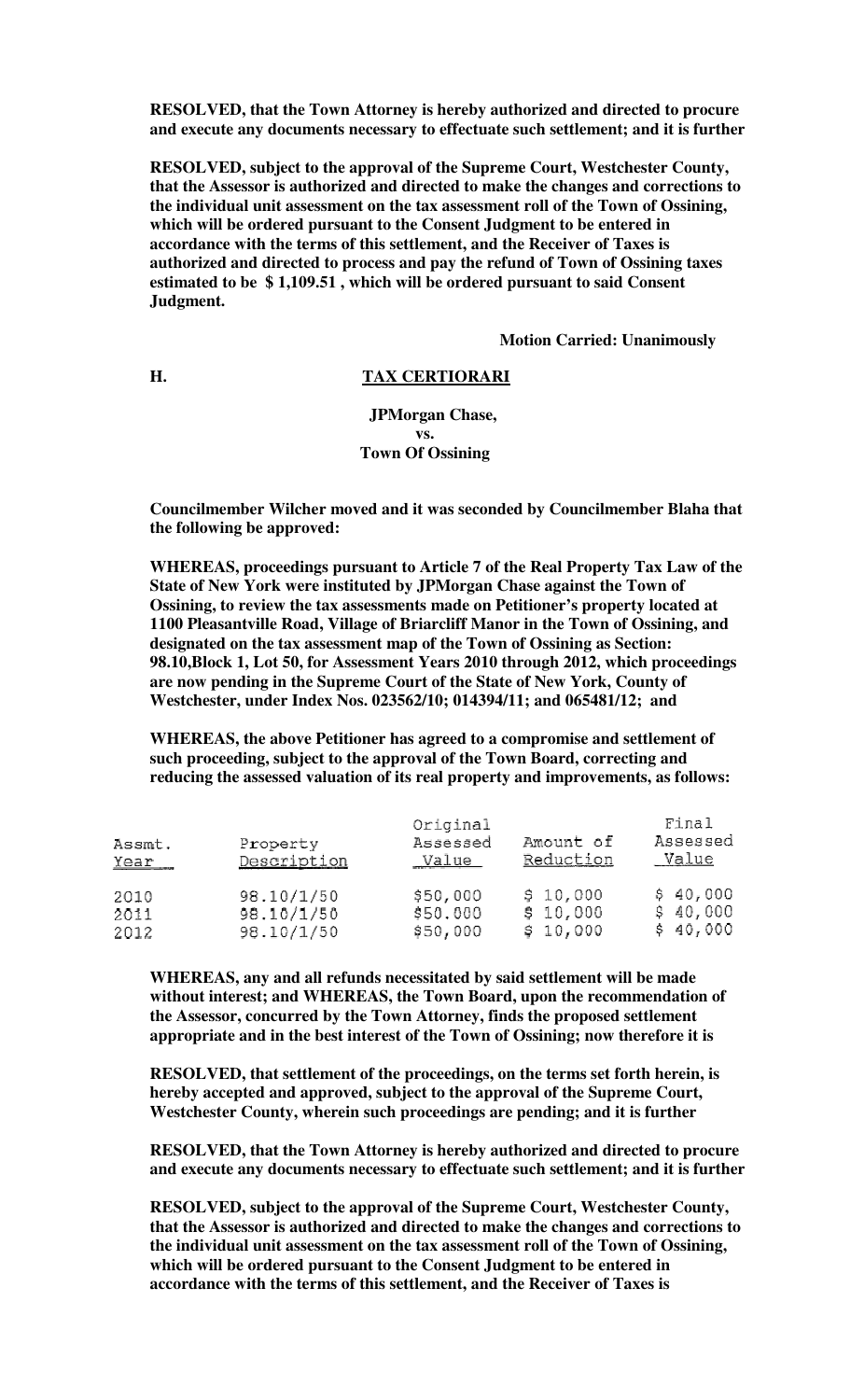**authorized and directed to process and pay the refund of Town of Ossining taxes estimated to be \$ 333.36 , which will be ordered pursuant to said Consent Judgment.** 

#### **Motion Carried: Unanimously**

#### **I. TAX CERTIORARI**

#### **JPMorgan Chase, vs. Town Of Ossining**

**Councilmember Harter moved and it was seconded by Councilmember Wilcher that the following be approved:** 

**WHEREAS, proceedings pursuant to Article 7 of the Real Property Tax Law of the State of New York were instituted by JPMorgan Chase against the Town of Ossining, to review the tax assessments made on Petitioner's property located at 1946 Pleasantville Road, Town of Ossining, and designated on the tax assessment map of the Town of Ossining as Section: 89.020,Block 4, Lot 29 and Section: 90.017, Block 1, Lot 1, for Assessment Years 2010 through 2012, which proceedings are now pending in the Supreme Court of the State of New York, County of Westchester, under Index Nos. 023560/10; 014391/11; and 065466/12; and** 

**WHEREAS, the above Petitioner has agreed to a compromise and settlement of such proceeding, subject to the approval of the Town Board, correcting and reducing the assessed valuation of its real property and improvements, as follows:** 

| Assmt.<br>Year | Property<br>Description | Original<br>Assessed<br>Value | Amount of<br>Reduction | Final<br>Assessed<br>Value |
|----------------|-------------------------|-------------------------------|------------------------|----------------------------|
| 2010           | 89.020/4/29             | \$18,800                      | \$3,760                | \$15,040                   |
| 2010           | 90.017/1/1              | \$79,100                      | \$15,820               | $-563,280$                 |
| 2011           | 89.020/4/29             | \$18,800                      | \$3,760                | \$15,040                   |
| 2011           | 90.017/1/1              | \$79,100                      | \$15,820               | \$63,280                   |
| 2012           | 89,020/4/29             | \$18,800                      | \$3,760                | \$15,040                   |
| 2012           | 90.017/1/1              | \$79,100                      | \$15,820               | \$63,280                   |

**WHEREAS, any and all refunds necessitated by said settlement will be made without interest; and WHEREAS, the Town Board, upon the recommendation of the Assessor, concurred by the Town Attorney, finds the proposed settlement appropriate and in the best interest of the Town of Ossining; now therefore it is** 

**RESOLVED, that settlement of the proceedings, on the terms set forth herein, is hereby accepted and approved, subject to the approval of the Supreme Court, Westchester County, wherein such proceedings are pending; and it is further** 

**RESOLVED, that the Town Attorney is hereby authorized and directed to procure and execute any documents necessary to effectuate such settlement; and it is further** 

**RESOLVED, subject to the approval of the Supreme Court, Westchester County, that the Assessor is authorized and directed to make the changes and corrections to the individual unit assessment on the tax assessment roll of the Town of Ossining, which will be ordered pursuant to the Consent Judgment to be entered in accordance with the terms of this settlement, and the Receiver of Taxes is authorized and directed to process and pay the refund of Town of Ossining taxes estimated to be \$ 690.05, which will be ordered pursuant to said Consent Judgment.**